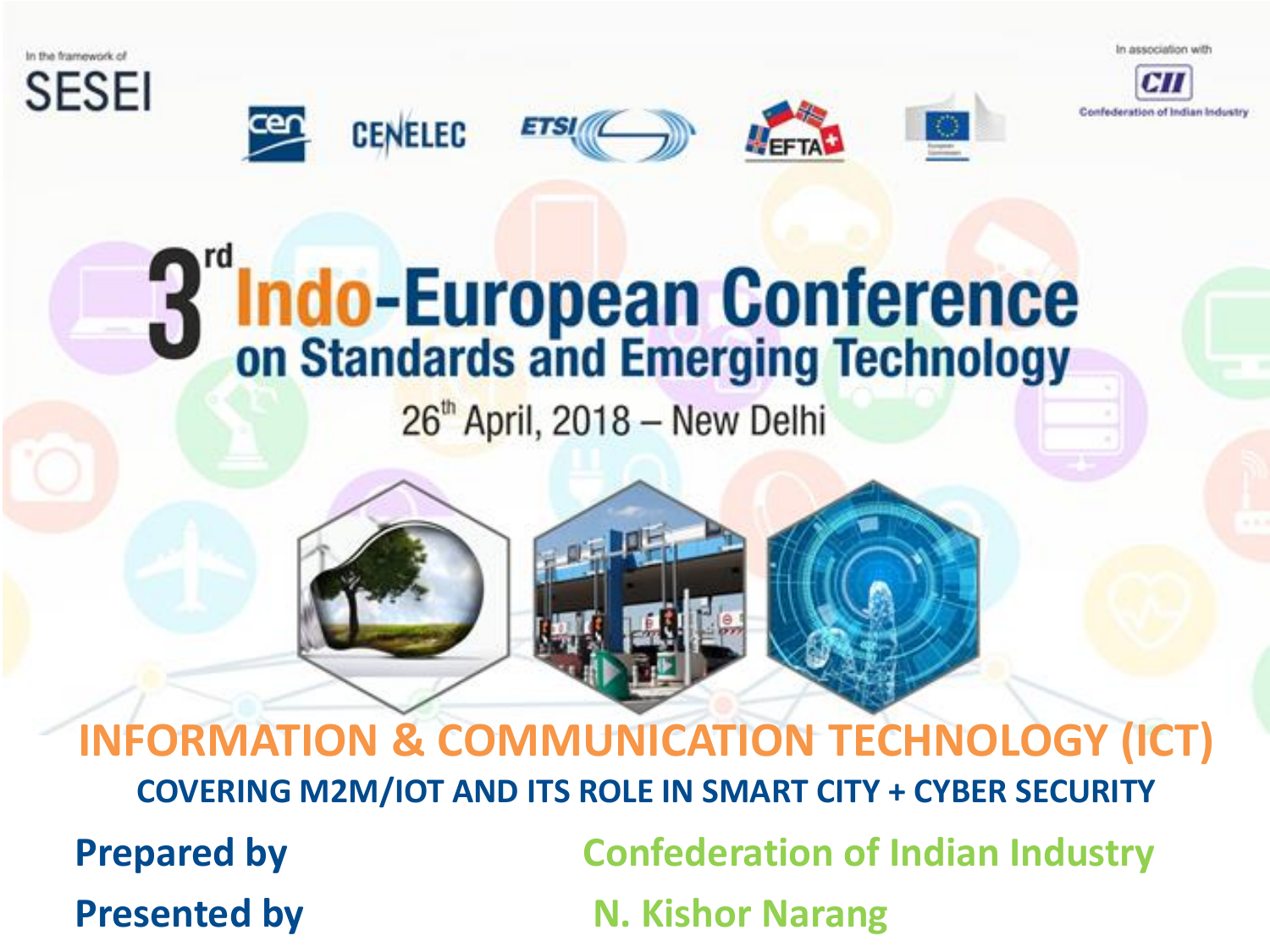#### **QUESTIONS ON GAPS & CHALLENGES**

3<sup>rd</sup> Indo European Conference on Standards & Emerging Technology 26th April, 2018 - The Lalit, New Delhi

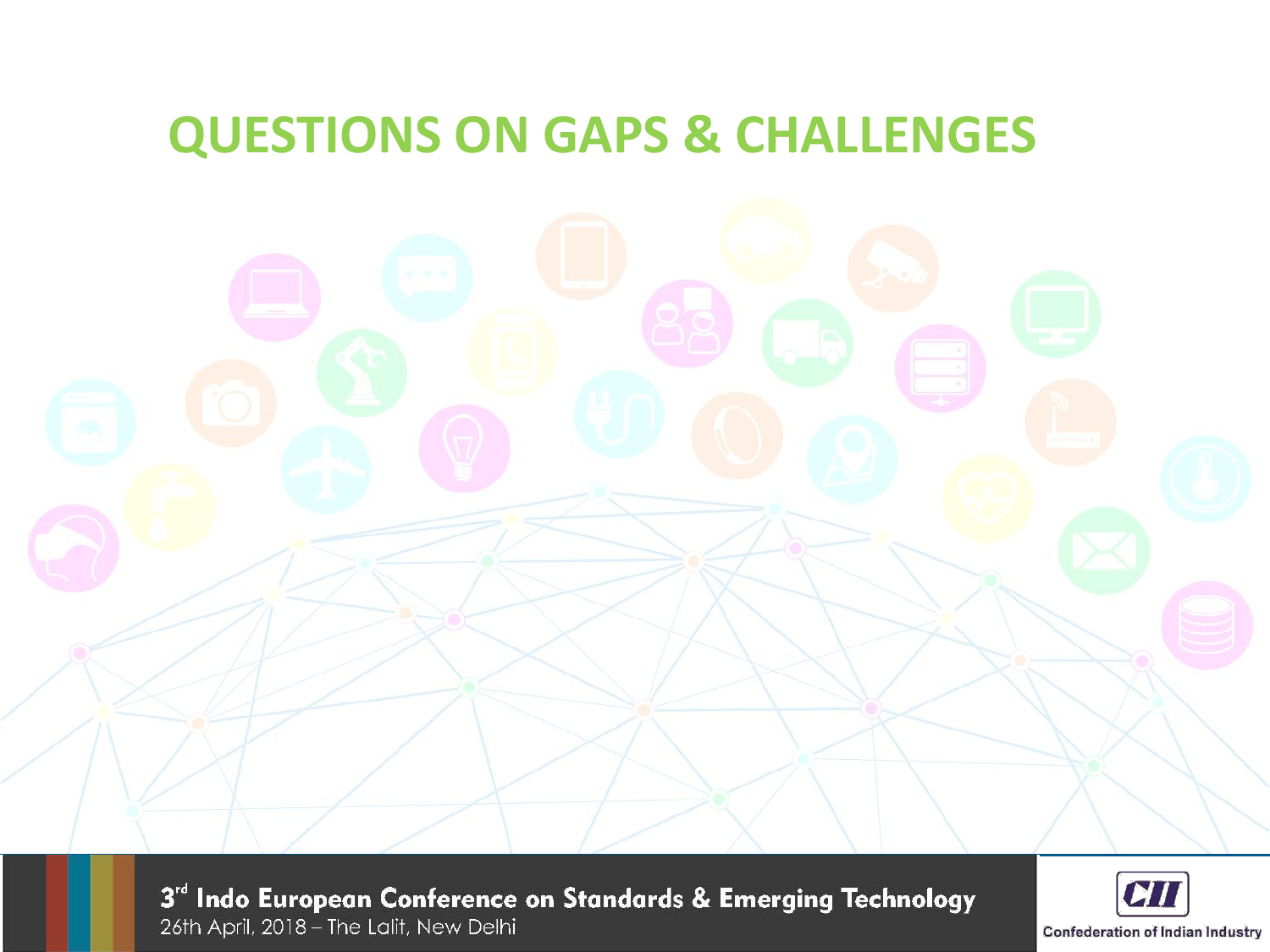# **QUESTIONS:**



#### **#EUINStandards**

- **How does lack of standards & inter-operability impact the adoption/proliferation of IoT in different ecosystems? And, which IoT ecosystem can truly bring IoT adoption to the mainstream? Consumers, Enterprises, Industrial, Infrastructure, or any other?**
- **What, in your opinion, are the critical aspects that need standardization as a priority, to ensure the desired benefits from IoT? And what are the challenges for the SDOs in standardization in IoT?**
- **How can Security concerns be addressed in IoT deployments? Can**  $\mathcal{Y}$ **Privacy & Trustworthiness concerns negatively impact IoT deployments?**
- **What kind of standards/standardization help ICT infrastructure deployments in Smart Cities? Will standardizing the Common Service Layer bring the much-needed interoperability and optimization of the ICT infrastructure? Or, do we need comprehensive standardization of the ICT Architecture? Or any other aspects?**
- **Which policies and regulatory interventions are needed to ensure rapid proliferation of M2M/IoT? #euroindostandards**

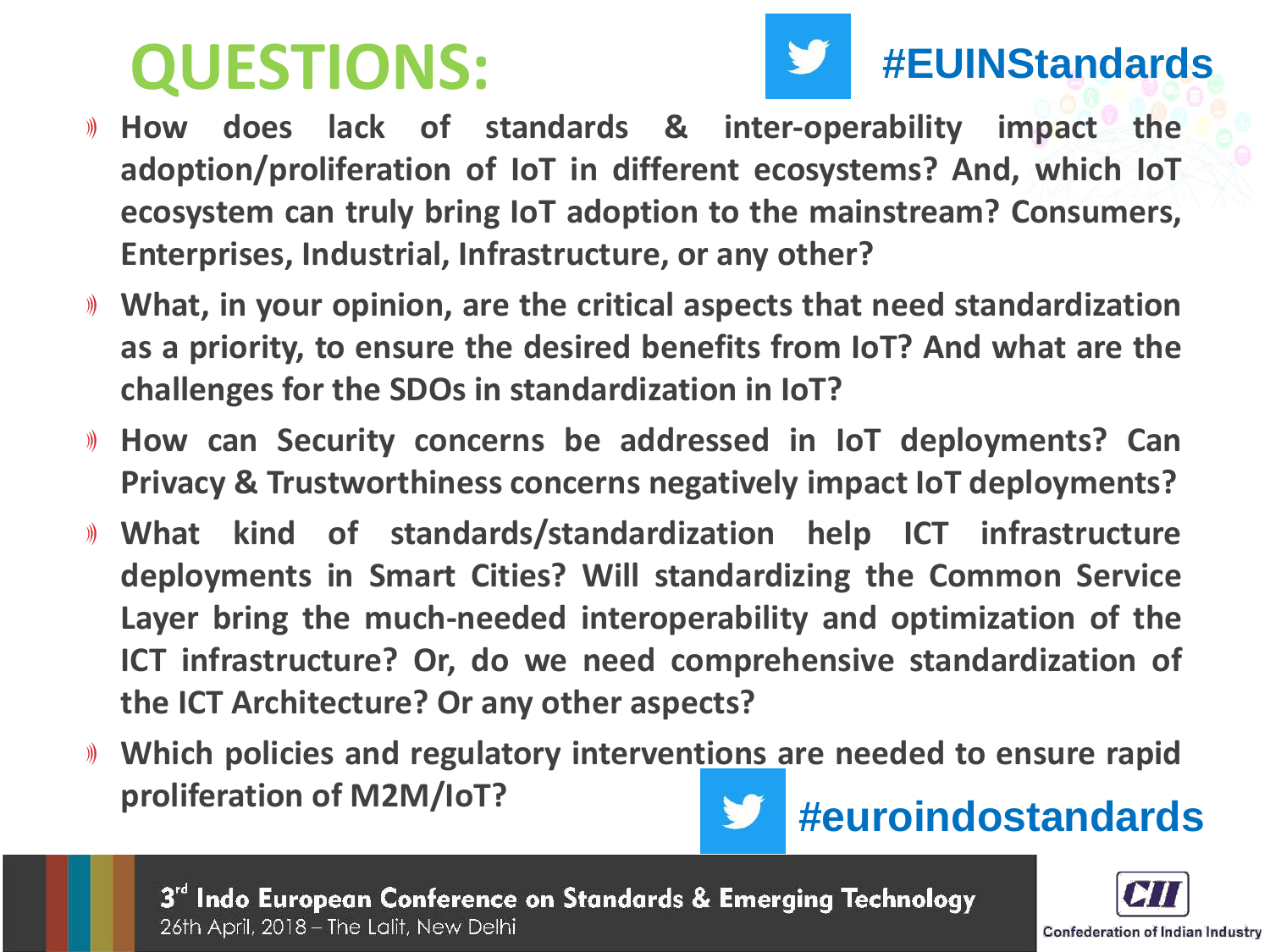### **Study conducted by**



#### **N. KISHOR NARANG** (Project Lead)

## **M** Mentor & Principal Design Architect,

- **W** NARNIX TECHNOLABS PVT. LTD.
- **George Verghese**  $\mathcal{Y}$

Former, VP (Telecom), UL MSS India

#### **Anupam Kaul**  $\mathcal{Y}$

Principal &Head (QMS), CII Institute of Quality

3rd Indo European Conference on Standards & Emerging Technology 26th April, 2018 - The Lalit, New Delhi